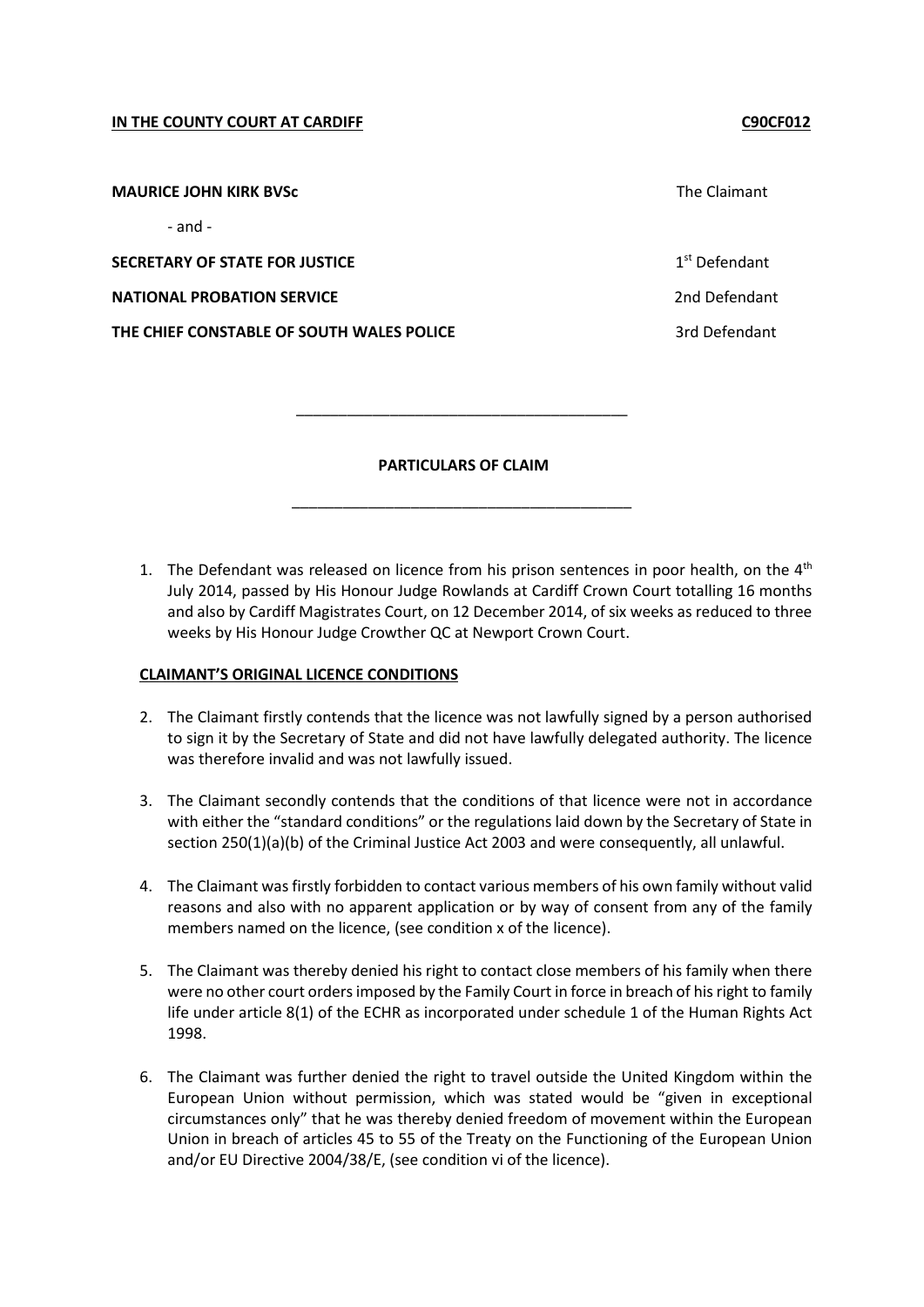- 7. The Claimant was also the subject of onerous reporting restrictions relating to his residence at Quay House Approved Premises, 1 Strand Swansea SA1 2AW, by being subject to an onerous curfew and required to report every hour outside the curfew thus breaching his right to family life and/or privacy under article 8(1) of the ECHR as incorporated under schedule 1 of the Human Rights Act 1998, (see conditions viii and ix of the licence).
- 8. It is accepted that there should be a curfew and some reporting restrictions imposed but both the hours of the curfew and the intermittent terms of the reporting conditions were disproportionate and an interference with the Claimant's family life and privacy under article 8(1) of the ECHR as incorporated under schedule 1 of the Human Rights Act 1998.
- 9. The conditions imposed had not been imposed on the Claimant at either of his sentence appearances before His Honour Judge Rowlands or His Honour Judge Crowther Q.C. under section 238(1) and section 250(2)(a)(i) of the Criminal Justice Act 2003, and went way beyond the "standard conditions" normally imposed on released inmates under section 250(2)(a)(ii) and (4)(a) of that Act or under the regulations prescribed by the Secretary of State under section  $250(2)(b)(ii)$  and  $(4)(b)(i)$  of that Act.
- 10. Therefore, the Claimant, if released on licence applied for a variation of its terms to comply with both his "convention rights" under the Human Rights Act 1998 and his rights to freedom of movement within the EU under articles 45 to 55 of the Treaty on the Functioning of the European Union and/or EU Directive 2004/38/E.

### **REVOCATION OF THE CLAIMANT'S LICENCE**

- 11. The Claimant firstly contends that the revocation of his licence was not lawful as signed by a person authorised to sign it by the Secretary of State and did not have lawfully delegated authority. The revocation of the licence was therefore completely invalid and was not lawfully issued.
- 12. The Claimant's licence was in any event unlawfully revoked under section 254(1) and/or  $255(1)(a)(b)$  of the Criminal Justice Act 2003 and it was unclear under which of these provisions the Claimant was actually released under when, for spurious reasons, it alleged relating to the alleged publishing of photographs on his web site in breach of his "right to freedom of expression" to "hold opinions and receive and impart information and ideas without interference by public authority" under article 10(1) of the ECHR as incorporated under schedule 1 of the Human Rights Act 1998.
- 13. The publishing of the photographs concerned was with the full consent of the persons in the photographs and there was no restraint order in force in respect of the publishing of them.
- 14. Any such prohibitions would not have been "prescribed by law" nor "necessary in a democratic society" as fulfilling any pressing social need shown for prohibiting such publication, nor satisfied any of the other criteria set out under article 10(2) of the ECHR as incorporated under schedule 1 of the Human Rights Act 1998.
- 15. In addition, there were no prohibitions on the publication of the hostel's location or address that is widely accessible on the Internet in any event and is common knowledge in the immediate locality and Swansea area.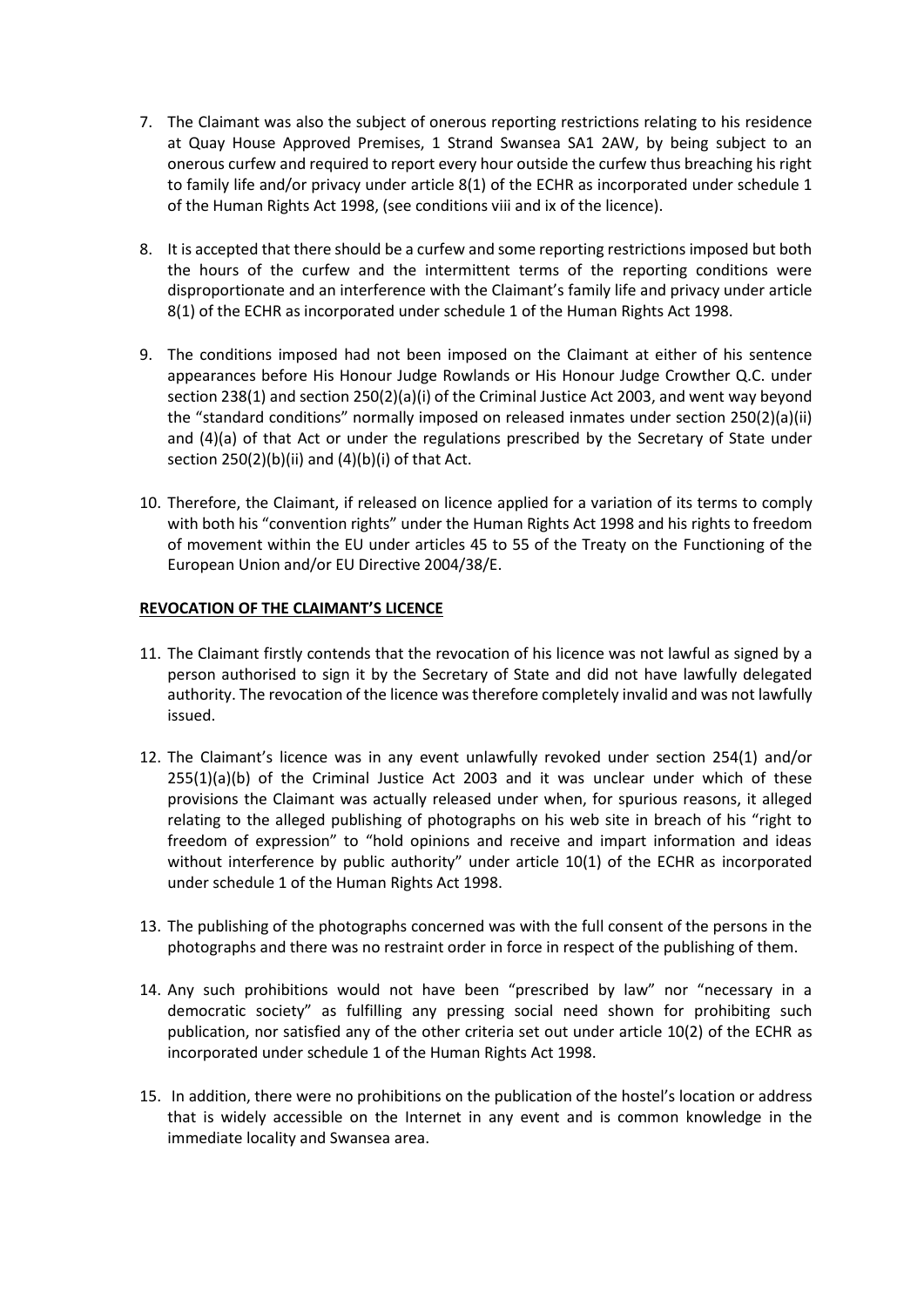- 16. The Claimant has not been served with any evidence to show that any such photographs had been published on his web site or that he was responsible for such publication in any event.
- 17. There is no evidence available that the Applicant used any threatening or abusive behaviour towards the reception staff at the clinic concerned, and no witness statements have been served on him in relation to any of the alleged incidents.
- 18. The Claimant contends therefore that without either Witness Statements being served by any of the staff who are alleged to have been threatened or abused or them being called to give evidence personally before the Board, the contentions alleged in the purported detailed reasons are mere conjecture and hearsay and the Parole Board must ignore them.
- 19. There is also no evidence available that the Claimant used any threatening or abusive behaviour towards prison staff of either HM Prison Cardiff of HM Prison Swansea and no witness statements have been served on him in relation to any of the alleged incidents.
- 20. The Claimant will rely on R. v. Hull Board of Prison Visitors ex p. St. Germain (No. 2) [1979] 1 W.L.R. 1401 for the contention that such evidence shouldn't be given in hearsay form and therefore shouldn't be taken into consideration.
- 21. 22. The Claimant further contends that in the event that the specific reasons for alleged "bad behaviour" aren't proved to the satisfaction of the Board, then his previous convictions and the nature of the offences in respect of which he was sentenced to the terms of imprisonment relevant to the present application therefore cease to be of relevance as to whether he should be granted further re-release either automatically or discretionarily.

# **GIVING OF "REASONS" UNDER SECTION 254(2)(B) AND 255(2)(B) OF THE CRIMINAL JUSTICE ACT 2003**

- 22. Finally, the Claimant contends that any "reasons" that he has been served with either in the licence revocation notification or the further details of the "reasons" purportedly under section 254(2)(b) & section 255(2)(b) of the Criminal Justice Act 2003, which ever provision is applicable in Applicant's case, aren't legally valid and should be totally ignored by the Board.
- 23. The Claimant was neither served with either the short version of the reasons in the licence revocation notification or the further details of the "reasons" "on his return to prison" at HMP Swansea, until at least 2 weeks after his arrival in the prison as required by section 254(2)(b) and section 255(2)(b) of the Criminal Justice Act 2003, whichever is applicable.
- 24. As a result the Claimant would contend that not only are both sets of "reasons" legally invalid for being served in breach of section 254(2)(b) and section 255(2)(b) of the Criminal Justice Act 2003, whichever is applicable, but he is being unlawfully continued to be detailed in custody as a result, and in breach of article 5(1)(a) and/or (b) of the ECHR as incorporated under schedule 1 of the Human Rights Act 1998.
- 25. In the premises, the Claimant therefore sought his immediate release on automatic re- release as required by sect 255A(2) & (3)-(6) and/or sect 255B(1)-(6) of the Criminal Justice Act 2003 and/or by the Board under section  $256(1)(a)$  & (4) of the Criminal Justice Act 2003.
- 26. The Claimant considered the issue of applying for permission to apply for Judicial Review of any adverse decision of the Board, and/or a Writ of Habeas Corpus simultaneously thereby.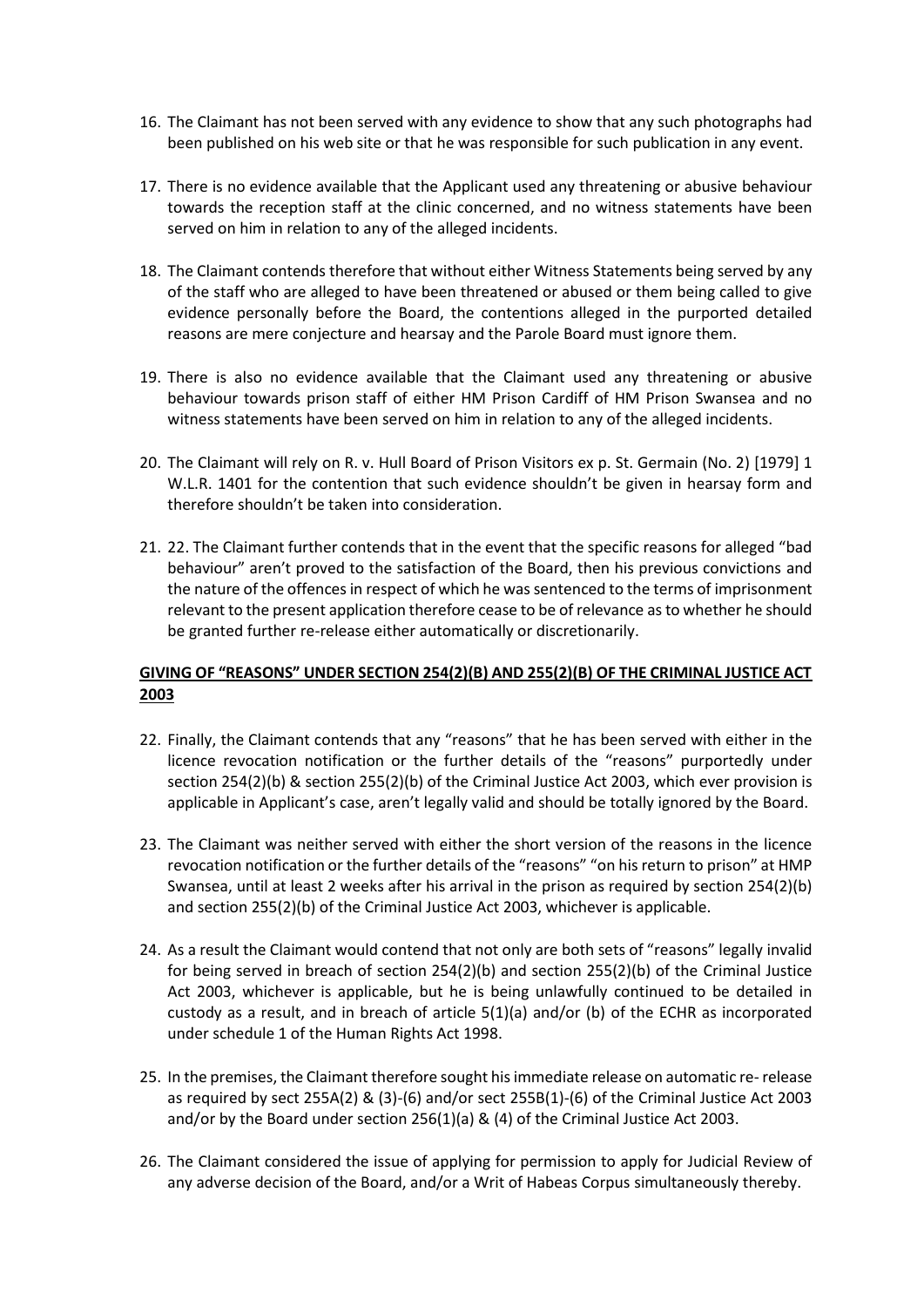- 27. The Claimant had repeatedly requested an oral hearing from first day of his April 2014 prison sentence to both HM Governor and the Board, as a result of Osborne v. Parole Board [2013] 3 W.L.R. 1020 and full opportunities to both call and cross examine any witnesses against him, see R. v. Visitors of Blundeston Prison ex p. Fox-Taylor [1982] 1 All E.R. 646.
- 28. The Defendant also wished to have the assistance of either legal representation or his McKenzie advisers at any hearing before the Board in accordance with R. v. Leicester City JJ. ex p. Barrow [1991] 2 Q.B. 260 and was refused.

# **CONTINUED UNLAWFUL DETENTION IN CUSTODY WITHOUT A PAROLE HEARING BEING ARRANGED**

- 29. The Claimant was thereafter continued to be denied a parole hearing without any lawful justification or reason, and/or failing to make arrangements for an oral hearing before the Parole Board with all due expedition and/or failing to provide the said oral hearing eventually set for hearing on 4 February 2015 in respect of his release from custody.
- 30. The Claimant was as a result unlawfully detained in custody in breach of article 5 of the ECHR as incorporated under schedule 1 of the Human Rights Act 1998 until the Claimant's final release from HMP Swansea on 28 March 2015.
- 31. The  $3^{rd}$  Defendant, the current Chief Constable of the South Wales Police was, at any time during their victim's incarceration, quite at liberty to correct erroneous information set out in his supplied forensic history including the known fabricated medical reports to cause the OASys 11th July 2014 Recall Report which was originally compiled to have his victim registered MAPPA Category 3 Level 3 status for almost a year without even informing him.
- 32. Without the collaboration between HM Court & Tribunal Service, HM Treasury Solicitor and various 'officers of the court', ordered not to independently advise or represent the Claimant, then none of these claims brought against the South Wales Police would ever have been required to be before court.
- 33. The combined conduct of all three Defendants has further damaged the health, wealth and access to the Claimant's family life following his having been:
	- 1. Sectioned under the Mental Health Act 1983 by using an unqualified doctor
	- 2. MAPPA registered by using known erroneous forensic history
	- 3. Falsely imprisoned for being in 'possession of a prohibitive weapon' and 'ammunition'
	- 4. Prevented from disclosure of decades of relevant police and court records
	- 5. When all three Defendants are so reliant on retaining the trial judge, HHJ Seys Llewellyn QC, who had heard the oral evidence in the first three Claimant claims of ten, against the 3<sup>rd</sup> Defendant, by his refusing to recuse himself from future proceedings due to his direct influence in the original criminal trials, still withheld MAPPA records, blocked NHS(Wales) civil ligation claims and apparently erroneous perverse October 2015 interim judgment in an attempt to cover-up 'evidence of similar fact', namely police bullying to a scale yet to be seen anywhere else in the United Kingdom.